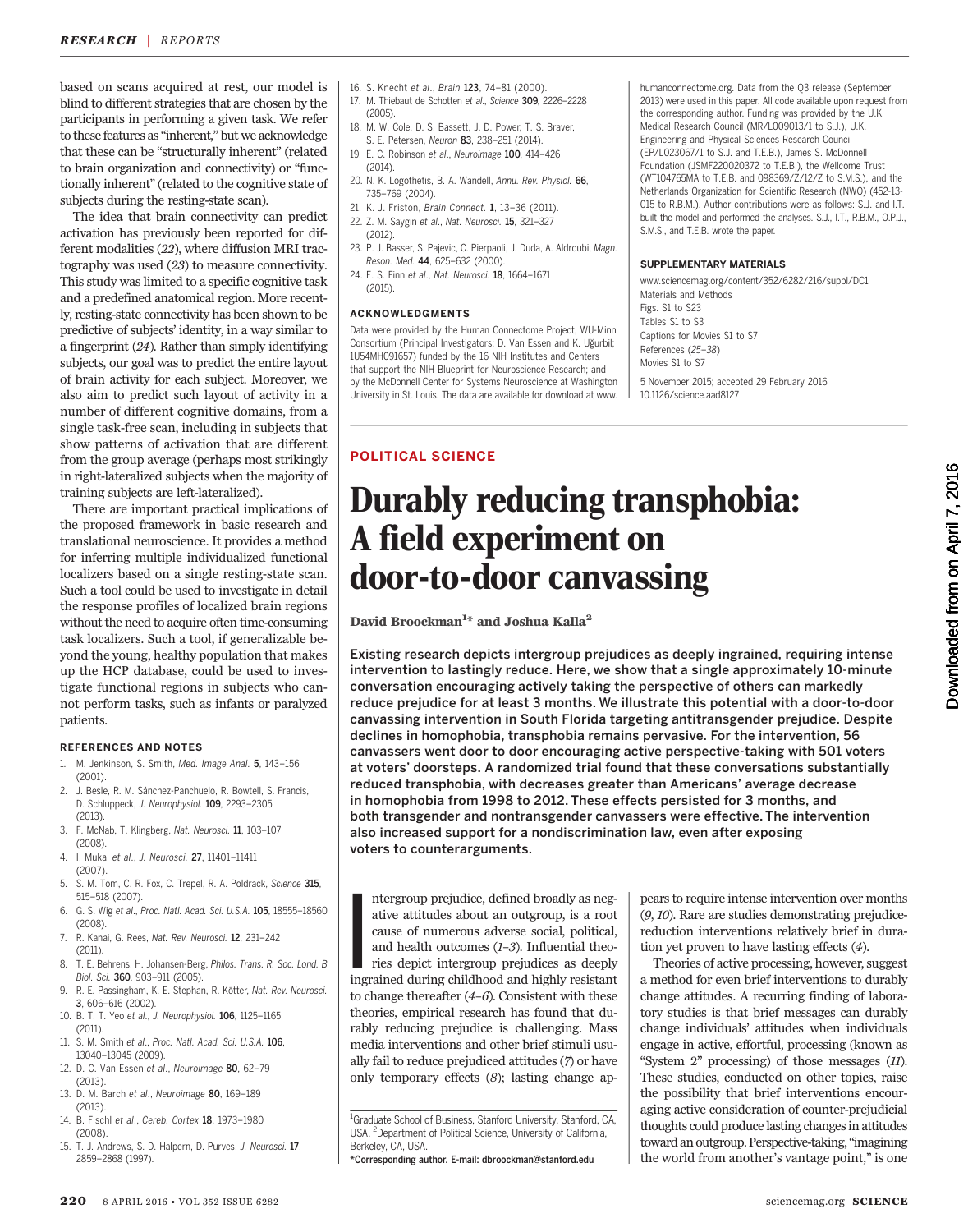thought process theorized to be especially cognitively active that has been shown to reduce prejudice in laboratory settings (12,13). Together, these theories suggest that an intervention imploring individuals to actively take an outgroup's perspective could durably reduce prejudice. Such an intervention is reported here.

The intervention we report attempted to reduce prejudice toward transgender people, those whose gender identity differs from the sex they were assigned at birth. Prejudice against transgender people (transphobia) is extremely pervasive in the United States, but research on the topic is limited and field studies are scarce (14). However, transphobia is important for at least two reasons. First, reducing transphobia is a recognized public health priority because it puts transgender people at up to 25 times greater risk of abuse, assault, and suicide (14). Attitudes toward transgender people are also of growing political importance. With tolerance toward lesbian, gay, and bisexual (LGB) people increasing, opponents of laws protecting LGB and transgender (LGBT) people from discrimination increasingly promulgate antitransgender stereotypes to build opposition to these laws. For example, a campaign in Houston, Texas, in November 2015 portrayed transgender women as "perverts" who sexually

assault young girls in women's restrooms, a strategy that observers believe contributed to voters' rejection of the city's nondiscrimination law (15).

Concerns that opponents of nondiscrimination laws would seek to exacerbate antitransgender prejudice in this manner motivated the intervention we report, door-to-door canvassing conversations in Miami, Florida. In December 2014, the Miami-Dade County Commission passed an ordinance protecting transgender people from discrimination in housing, employment, and public accommodations. Fearing a backlash that might increase transphobia, volunteers and staff from the Los Angeles LGBT Center (www.leadership-lab. org) and SAVE (a South Florida LGBT organization; www.save.lgbt) went door to door to have conversations with Miami-Dade voters.

For the intervention, canvassers first knocked on voters' doors unannounced. The one-time and uninvited nature of this contact method represents a substantial departure from most prejudicereduction efforts previously studied, in which students or employees volunteer to repeatedly interact with teachers or supervisors (4). Canvassers asked to speak with the subject on their list and, once this person's identity was confirmed, identified themselves as volunteers from SAVE. The canvassers then engaged in a series of strategies previously shown to facilitate active processing (11): Canvassers informed voters that they might face a decision about the issue (whether to vote to repeal the law protecting transgender people); canvassers asked voters to explain their views; and canvassers showed a video that presented arguments on both sides. Canvassers also defined the term "transgender" at this point and, if they were transgender themselves, noted this. The canvassers next attempted to encourage "analogic perspectivetaking" (16). Canvassers first asked each voter to talk about a time when they themselves were judged negatively for being different. The canvassers then encouraged voters to see how their own experience offered a window into transgender people's experiences, hoping to facilitate voters' ability to take transgender people's perspectives. The intervention ended with another attempt to encourage active processing by asking voters to describe if and how the exercise changed their mind. The conversations lasted around 10 min on average. The supplementary materials provide further details.

Like other field studies investigating the effects of brief, psychologically informed interventions (17, 18), studying the effects of this intervention sheds light on the efficacy of theories of active



### Differences Between Treatment and Placebo

Fig. 1. Complier average causal effects on transgender tolerance scale. The 95% confidence intervals surround point estimates; the thicker lines represent one standard error. Both transgender and nontransgender canvassers produced large and lasting increases in tolerance.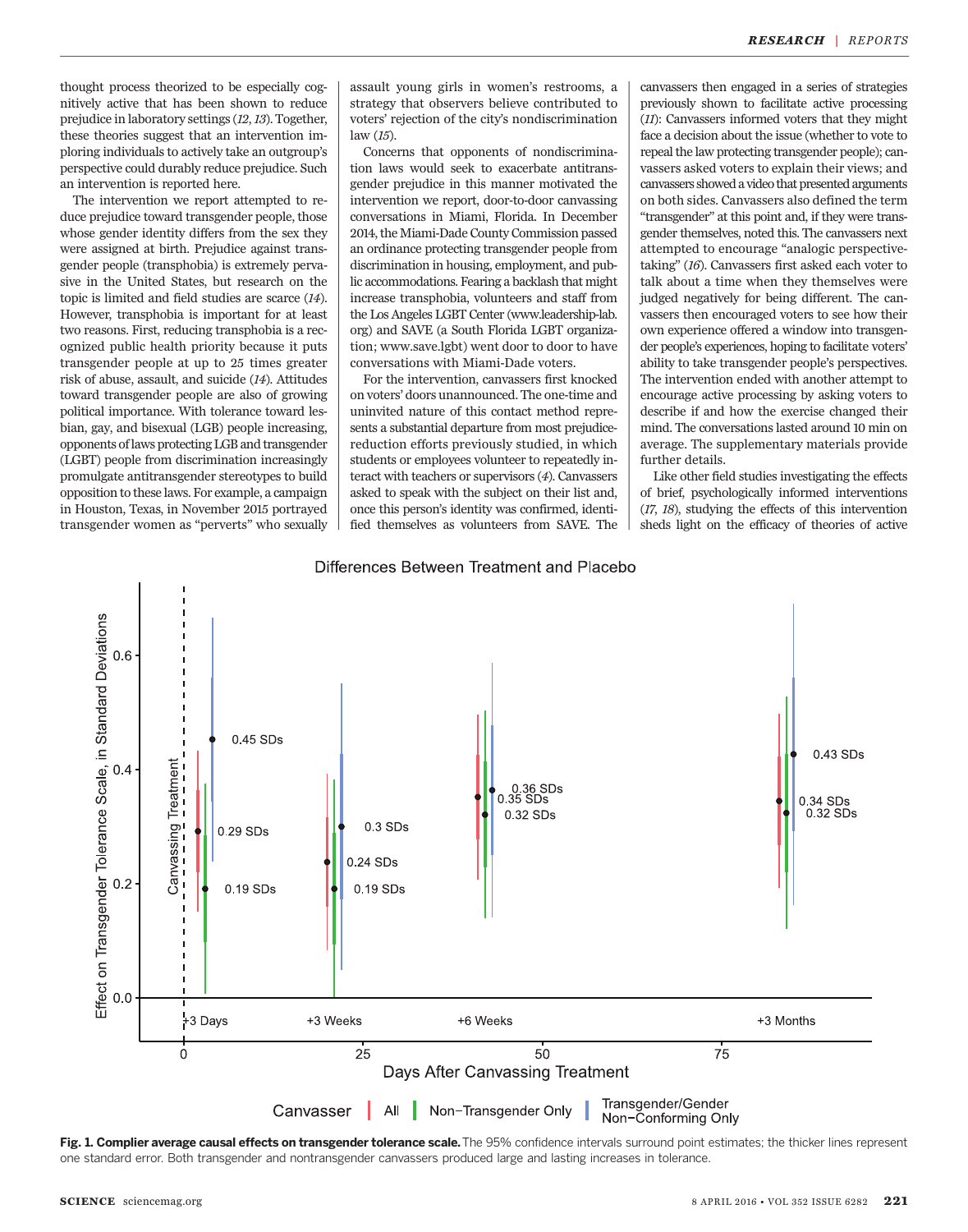processing and perspective-taking in a field setting. However, this focus on external validity means we cannot be certain that perspective-taking is responsible for any effects or that active processing is responsible for their duration; being primarily concerned with external validity and seeking to limit suspicion, we did not probe intervening processes or restrict the scope of the conversations as a laboratory study would. Nevertheless, as the supplementary materials describe, a majority of the training and conversations focused on

encouraging subjects to actively take transgender people's perspectives.

To measure the effects of these conversations, we conducted a randomized placebo-controlled experiment and parallel survey measurement. First, we recruited registered voters  $(n = 68,378)$ via mail for an ostensibly unrelated online baseline survey, presented as the first in a series of surveys. We next randomly assigned respondents to this baseline survey ( $n = 1825$ ) to either a treatment group targeted with the intervention ( $n = 913$ ) or a placebo group targeted with a conversation about recycling  $(n = 912)$  (19). Random assignment to treatment or placebo was conducted at the household  $(n = 1295)$  level, such that subjects within the same household always had the same treatment assignment. Geographic clusters of respondents were also randomly assigned to have these conversations with canvassers who identified themselves to canvass leaders as transgender  $(n = 15)$  or as nontransgender  $(n = 41)$ . The intervention then took place as described above;



#### Days After Canvassing Treatment

Fig. 2. Support for nondiscrimination law by survey wave. (A) Condition means. (B) Differences between these means. The 95% confidence intervals surround point estimates; the thicker lines represent one standard error. Standard errors are adjusted for clustering and pretreatment covariates. Defining "transgender" in the item wording revealed that placebo subjects were less supportive of protecting this group (P < 0.05, one-tailed). Next, all subjects were less supportive after viewing an opposing ad, but the effect of the conversations endured (P < 0.05, one-tailed). However, the ads' impact dissipated, whereas the conversations' effect endured ( $P < 0.05$ , one-tailed).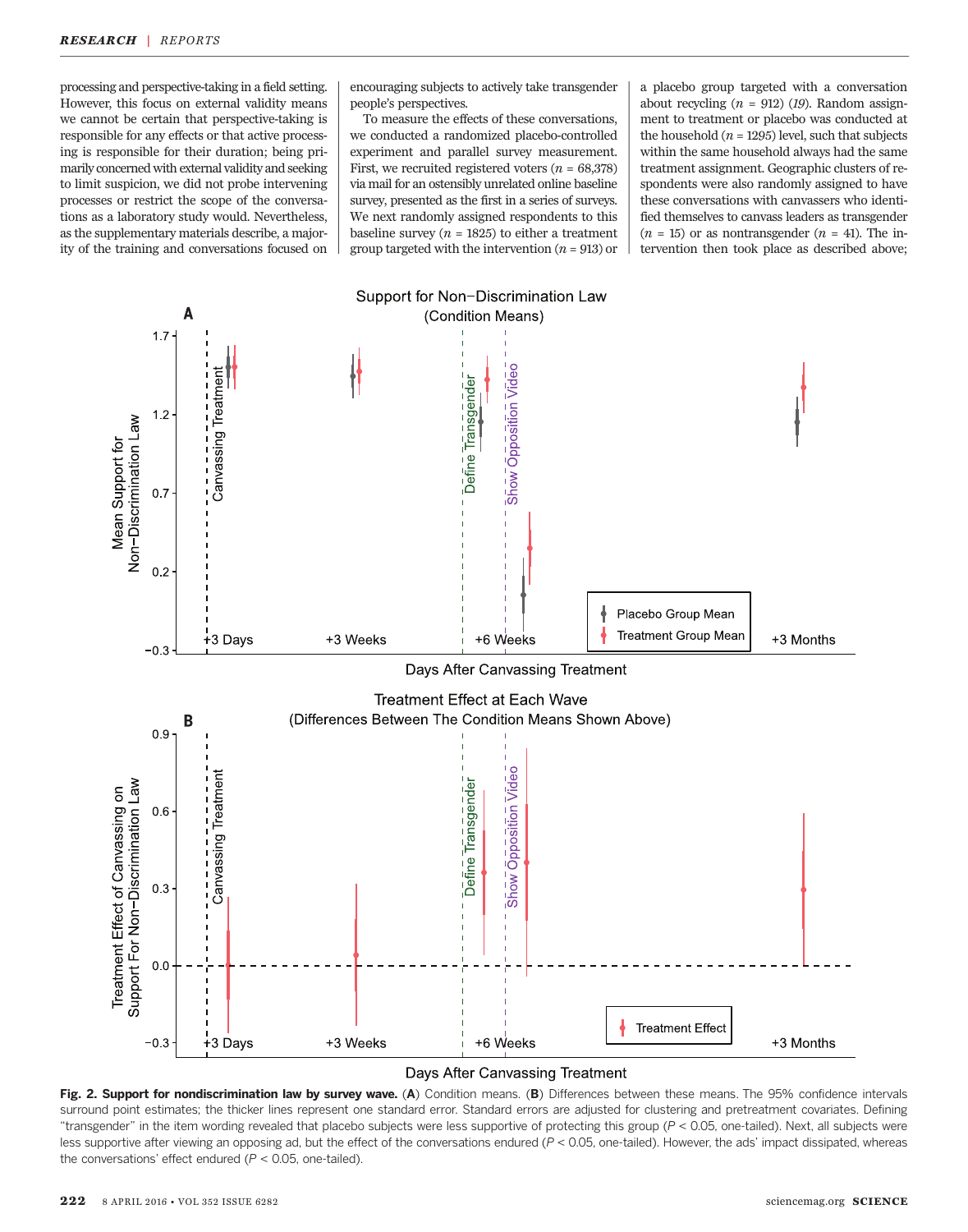self-identified transgender canvassers revealed their identity to voters during these interactions. Finally, we recruited individuals who came to their doors in either condition  $(n = 501)$  to complete follow-up online surveys via email presented as a continuation of the baseline survey. These followup surveys began 3 days ( $n = 429$ ), 3 weeks ( $n =$ 399), 6 weeks ( $n = 401$ ), and 3 months ( $n = 385$ ) after the intervention. See fig. S1 for an overview.

Two survey design features warrant note. First, although transgender rights have gained considerable media attention recently, many other derogatory terms are widely used to refer to this group, and we feared that many subjects would be unfamiliar with the term "transgender." Therefore, survey item wordings generally eschewed the term "transgender." One exception is an item about the law, presenting an issue that we will return to later. Second, in order to conceal its connection with the intervention, the survey was presented as a broad university-sponsored public opinion survey, and each wave included dozens of unrelated items, with only a few concerning transgender people. We carefully monitored responses for suspicion and found none.

The supplementary materials supply further recruitment, design, and estimation details, tests of design assumptions (tables S12 to S19), and representativeness assessments (table S20).

First, results indicate that the intervention was broadly successful at increasing acceptance of transgender people, as measured by an index of relevant items. Before the intervention, the treatment and placebo groups scored similarly on this index (see tables S13 to S17). After the intervention, the treatment group was considerably more accepting of transgender people than the placebo group ( $t = 4.03$ ;  $P < 0.001$ ). These effects are substantively large: These brief conversations increased positivity toward transgender people, as measured with a survey tool called a "feeling thermometer"  $(20, 21)$ , by  $\sim$ 10 points, an amount larger than the average increase in positive affect toward gay men and lesbians among Americans between 1998 and 2012 (8.5 points) (see table S22). Figure 1 shows the point estimates at each wave and reveals that these effects persisted longitudinally: The treatment group remained more accepting in every follow-up survey  $(t$  tests; all Ps < 0.01). (The point estimates are not strictly comparable over time because respondents and factor loadings change slightly; tables S1 to S4 show estimates for each item at each wave.) The intervention was also broadly effective: The effects are significant at the  $P < 0.01$  level for both registered Democrats and registered Republicans (see table S6) and for those who began more and less supportive than average  $(t$  tests) (see table S8). Finally, conversations with transgender and nontransgender canvassers were both effective (t tests) (see table S5).

Second, these increases in acceptance of transgender people had ramifications for political attitudes: Treatment subjects were more supportive of the law protecting transgender people from discrimination than placebo subjects once the term "transgender" was defined for all subjects.

Figure 2A shows average support for the law, which was measured on –3 to +3 Likert scales, by condition and survey wave. Figure 2B shows the estimated treatment effect by survey wave. As Fig. 2 shows, there was no difference between the treatment and placebo groups' support for a law protecting transgender people from discrimination in the 3-day and 3-week follow-up surveys. As we registered in a preanalysis plan before conducting the 6-week survey, we suspected that many placebo group subjects did not know what the term "transgender" meant (potentially being more familiar with other, derogatory terms for this group), making them unable to connect any antitransgender attitudes with this question about the law. However, the intervention informed treatment group subjects of the term's definition, just as all subjects might learn the term's definition were a political campaign ongoing. Likewise, views about transgender people might not have been focal for subjects when answering the question, whereas, during recent political campaigns, the inclusion of transgender people in nondiscrimination laws has been strongly emphasized (15). We therefore included a definition of the term "transgender" in the survey questions about the law, starting with the 6-week survey, clearly defining the term and highlighting transgender people's inclusion in the law. As Fig. 2 shows, treatment subjects were 0.36 scale points more supportive of the law protecting this group than placebo subjects once the survey question defined the term "transgender"  $(t = 2.20; P < 0.05)$ . This result is among the first experimental demonstrations of political attitudes exhibiting a long-lasting shift in response to persuasive communication (22).

One sign that attitude change is strong is that it persists longitudinally, which we have shown; another is that it withstands attack (11). Attack ads featuring antitransgender stereotypes are another common feature of political campaigns waged in advance of public votes on nondiscrimination laws (15). To examine whether support for the law would withstand such attacks, we showed subjects one of three such ads from recent political campaigns elsewhere, then immediately asked about the law again. Unsurprisingly, both groups were less supportive of the law immediately after viewing an attack ad. However, two patterns qualify the ads' effect. First, the intervention's effect withstood this attack: The canvassing intervention treatment group remained 0.40 scale points more supportive of the law than the placebo group ( $t = 1.77$ ;  $P < 0.05$ , one-tailed). This result stands in contrast to the general pattern that competing messages mute the effect of political communication (23, 24) and suggests that the intervention would remain effective in a competitive political environment. Second, the ad's effect faded, whereas the canvassing intervention's effect persisted. When we asked the same question in the 3-month survey, both treatment and placebo subjects returned to their pre-ad attitudes. That the effect of the attack ads appeared to decay rapidly mirrors other research on political television advertising (22, 25). However, by contrast, the treatment effect of the canvassing conversations appeared to persist, because subjects in the canvassing treatment group remained 0.30 scale points more supportive than placebo subjects in the 3-month survey  $(t = 1.94; P < 0.05,$  onetailed). These results suggest that the canvassing intervention's effects were both lasting and politically relevant.

These findings have importance for a number of theoretical and applied questions. First, in light of influential theories that depict prejudiced attitudes as highly durable and resistant to change (4–7), it is surprising that brief personal interactions with strangers could markedly and enduringly reduce prejudice in a field setting. Rigorous field research has seldom documented brief interventions capable of producing large and lasting reductions in prejudice, leading the present results to represent a rare challenge to these theories.

The success of this approach was not obvious beforehand. Field settings present many barriers to perspective-taking, creating uncertainty about perspective-taking's potential outside the laboratory and making field tests a research priority (12, 26). This setting presented further barriers still. Transgender people are extremely stigmatized (14), which could have led individuals to resist imagining transgender people's perspective, especially when a transgender person was present (13, 26). That uninvited strangers could durably reduce prejudice when asking individuals to take transgender people's perspective regardless of their own identity is thus particularly auspicious for these theories. However, whether active processing indeed moderates the persistence of perspective-taking's effects is an open question better suited to laboratory research, as is whether "analogic" reflection on one's own personal experiences of stigma facilitates taking the perspective of stigmatized groups.

On an applied level, the findings fill a void by providing prejudice-reduction advocates a feasible and proven strategy. A now-retracted article by LaCour and Green studying canvassing on marriage equality by the same organization, the Los Angeles LGBT Center, appeared in Science last year (27, 28). This article "provided a template" for gay rights advocates worldwide before its retraction (29). Several patterns in the present study's data renew confidence that advocates could productively deploy the intervention strategy that we report. The intervention was effective among all prespecified subgroups, including political parties. Canvassers did not require extensive experience. Both first-time and experienced canvassers were effective, and most canvassers continued volunteering after the study concluded, indicating that organizations can develop activists who will work to widely deploy the strategy (30).

With this said, whether these theoretical and applied findings are limited in scope to negative attitudes toward transgender people is an open question that these findings cannot address; even though transgender people are widely stigmatized (14), attitudes toward them may be less entrenched than attitudes toward racial minorities, gays and lesbians, or other outgroups. The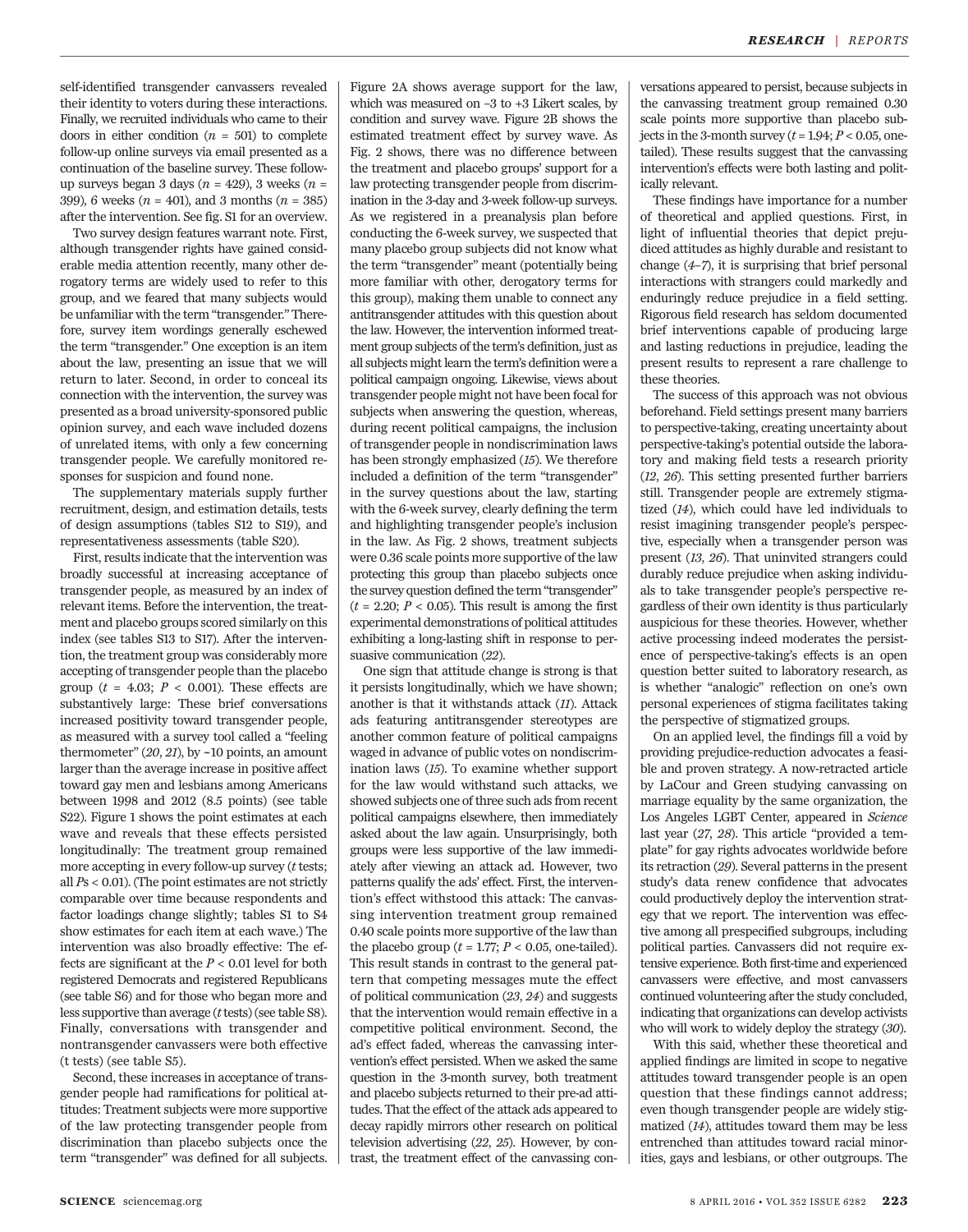experiment thus invites replication with other outgroups.

The intervention's durable effect on support for a nondiscrimination law also suggests optimism for the public sphere. Over the past century, political campaigns have increasingly relied on mass communication to reach voters (31). However, facing difficulty persuading a polarizing public with these strategies (22), campaigns increasingly eschew making the case for their positions and instead focus on rousing enthusiasm of voters who already agree with them (32). These shifts undermine basic aspirations for democratic discourse. However, these findings suggest that it may be in campaigns' own best interest to place renewed emphasis on a personal exchange of initially opposing views, even regarding controversial issues and across partisan lines.

#### REFERENCES AND NOTES

- American Psychological Association, Declaration for the UN World Conference Against Racism, Racial Discrimination, Xenophobia, and Related Intolerance (2001; www.apa.org/pi/ oema/programs/racism/apa-delegation-report.pdf).
- 2. R. D. Enos, Proc. Natl. Acad. Sci. U.S.A. 111, 3699–3704 (2014).
- 3. T. F. Pettigrew, Annu. Rev. Sociol. 24, 77–103 (1998).
- 4. E. L. Paluck, D. P. Green, Annu. Rev. Psychol. 60, 339–367
- (2009).
- 5. D. O. Sears, C. L. Funk, J. Polit. 61, 1–28 (1999).
- 6. M. Tesler, Am. J. Polit. Sci. 59, 806–824 (2015).
- E. L. Paluck, J. Pers. Soc. Psychol. 96, 574-587 (2009). 8. E. L. Paluck et al., PLOS ONE 10, e0138610 (2015).
- 9. S. W. Cook, in Nebraska Symposium on Motivation,
- W. J. Arnold, D. Levine, Eds. (Univ. of Nebraska Press, 1969), pp. 179–236.
- 10. C. V. Laar, S. Levin, S. Sinclair, J. Sidanius, J. Exp. Soc. Psychol. 41, 329–345 (2005).
- 11. R. E. Petty, C. P. Haugtvedt, S. M. Smith, in Attitude Strength: Antecedents and Consequences, R. E. Petty, J. A. Krosnick, Eds. (Erlbaum Associates, Mahwah, NJ, 1995), pp. 93–130.
- 12. G. Ku, C. S. Wang, A. D. Galinsky, Res. Organ. Behav., 10.1016/ j.riob.2015.07.003 (2015).
- 13. A. D. Galinsky, G. B. Moskowitz, J. Pers. Soc. Psychol. 78, 708–724 (2000).
- 14. A. R. Flores, Polit. Groups Identities 3, 398–416 (2015).
- 15. M. Fernandez, A. Blinder, Opponents of Houston rights measure focused on bathrooms, and won, N.Y. Times (4 Nov. 2015); available at www.nytimes.com/2015/11/05/us/ houston-anti-discrimination-bathroom-ordinance.html (accessed 25 Jan. 2016).
- 16. H. Gehlbach, M. E. Brinkworth, Teach. Coll. Rec. 114, 226–254 (2012).
- 17. D. W. Nickerson, T. Rogers, Psychol. Sci. 21, 194–199 (2010).
- 18. E. J. Finkel, E. B. Slotter, L. B. Luchies, G. M. Walton, J. J. Gross, Psychol. Sci. 24, 1595–1601 (2013).
- 19. D. W. Nickerson, Polit. Anal. 13, 233–252 (2005).
- 20. K. Sherrill, PS Polit. Sci. Polit. 29, 469–473 (1996).
- 21. A. S. Yang, Public Opin. Q. 61, 477–507 (1997).
- 22. A. S. Gerber, J. G. Gimpel, D. P. Green, D. R. Shaw, Am. Polit. Sci. Rev. 105, 135-150 (2011).
- 23. J. R. Zaller, The Nature and Origins of Mass Opinion (Cambridge Univ. Press, 1992).
- 24. D. Chong, J. N. Druckman, Annu. Rev. Polit. Sci. 10, 103–126 (2007).
- 25. S. J. Hill, J. Lo, L. Vavreck, J. Zaller, Polit. Commun. 30, 521–547 (2013).
- 26. A. R. Todd, A. D. Galinsky, Soc. Personality Psychol. Compass 8, 374–387 (2014).
- 27. M. J. LaCour, D. P. Green, Science 346, 1366–1369  $(2014)$
- 28. M. McNutt, Science 348, 1100 (2015).
- 29. H. McGee, Personal route to reach public central to Yes campaign, Irish Times (14 May 2015); available at www.irishtimes.com/news/politics/personal-route-to-reach-

public-central-to-yes-campaign-1.2211282 (accessed 25 Jan. 2016).

- 30. H. Han, How Organizations Develop Activists: Civic Associations and Leadership in the 21st Century (Oxford Univ. Press, 2014).
- 31. T. Skocpol, Diminished Democracy: From Membership to Management in American Civic Life (Univ. of Oklahoma Press, 2003).
- 32. C. Panagopoulos, Party Polit. 22, 179–190 (2015).

#### ACKNOWLEDGMENTS

The authors acknowledge funding from the Gill Foundation for this research. D.B. acknowledges the National Science Foundation Graduate Research Fellowship Program for support while conducting this research. Replication data and code are available at http://dx.doi.org/10.7910/DVN/WKR39N. Neither of the authors is affiliated with the Los Angeles LGBT Center or SAVE or received compensation for this research. A preanalysis plan was filed after the data were collected but before they were analyzed with the treatment indicator, and revised preanalysis plans were also filed before the 3-week and 6-week surveys. These are available at the Evidence in Governance and Politics site (www. egap.org), ID 20150707AA. This research was approved by the University of California–Berkeley Committee for the Protection of Human Subjects, Protocol ID 2015-04-7508.

#### SUPPLEMENTARY MATERIALS

www.sciencemag.org/content/352/6282/220/suppl/DC1 Materials and Methods

Fig. S1 Tables S1 to S25 References (33–49)

30 November 2015; accepted 17 February 2016 10.1126/science.aad9713

### CLIMATE CHANGE

# Observational constraints on mixed-phase clouds imply higher climate sensitivity

Ivy Tan, $^{\rm 1\star}$  Trude Storelvmo, $^{\rm 1}$  Mark D. Zelinka $^{\rm 2}$ 

Global climate model (GCM) estimates of the equilibrium global mean surface temperature response to a doubling of atmospheric  $CO<sub>2</sub>$ , measured by the equilibrium climate sensitivity (ECS), range from 2.0° to 4.6°C. Clouds are among the leading causes of this uncertainty. Here we show that the ECS can be up to 1.3°C higher in simulations where mixed-phase clouds consisting of ice crystals and supercooled liquid droplets are constrained by global satellite observations.The higher ECS estimates are directly linked to a weakened cloud-phase feedback arising from a decreased cloud glaciation rate in a warmer climate. We point out the need for realistic representations of the supercooled liquid fraction in mixed-phase clouds in GCMs, given the sensitivity of the ECS to the cloud-phase feedback.

ixed-phase clouds, ubiquitous in Earth's atmosphere (*I*) at temperatures between  $0^{\circ}$  and  $-40^{\circ}$ C, strongly influence Earth's radiation budget (2–4). For a fixed amount of cloud water, spherical liquid droplets ten ixed-phase clouds, ubiquitous in Earth's atmosphere (1) at temperatures between 0° and –40°C, strongly influence Earth's radiation budget (2–4). For a fixed amount of cloud water, spherical liquid droplets number ice crystals, because ice nuclei (IN) are relatively scarce in Earth's atmosphere in comparison to cloud condensation nuclei (6). As a consequence, clouds that consist of a higher fraction of liquid are optically thicker and hence more reflective of sunlight. Here we refer to the fraction of supercooled liquid within a mixedphase cloud at a particular isotherm as the supercooled liquid fraction (SLF).

It has recently been shown that SLFs are severely underestimated on a global scale in a multitude of global climate models (GCMs) (7, 8). This arises from two main causes. The first cause concerns the challenge of representing the microscopic nature of the various mixed-phase cloud

\*Corresponding author. E-mail: ivy.tan@yale.edu

processes (9) that cannot be resolved at the typical spatial scales of GCMs. The Wegener-Bergeron-Findeisen (WBF) process for ice crystal growth is one such process that critically affects SLFs  $(8, 10-12)$ . This process refers to the growth of ice crystals at the expense of surrounding supercooled liquid droplets in a mixed-phase cloud as a consequence of the lower saturation vapor pressure over ice relative to liquid. An ambient vapor pressure in between the saturation vapor pressures over liquid and ice is both a necessary and sufficient condition for the WBF process to occur in mixed-phase clouds (5). GCMs typically parameterize the WBF process by assuming homogeneous mixtures of supercooled liquid droplets and ice crystals within a model gridbox (10, 11). However, in situ observations suggest that such mixtures rarely exist in nature. Instead, pockets composed purely of either supercooled liquid droplets or ice crystals that are orders of magnitude smaller than the volume of a typical GCM gridbox are suggested to be the norm (13, 14). This implies that the WBF process may be too efficient in GCMs and is thus potentially a culprit for the underestimation of SLFs in GCMs. The multiple modes of ice nucleation (5), further complicated by the uncertainty associated with the efficiency

<sup>&</sup>lt;sup>1</sup>Department of Geology and Geophysics, Yale University, New Haven, CT 06511, USA. <sup>2</sup>Program for Climate Model Diagnosis and Intercomparison, Lawrence Livermore National Laboratory, Livermore, CA 94550, USA.